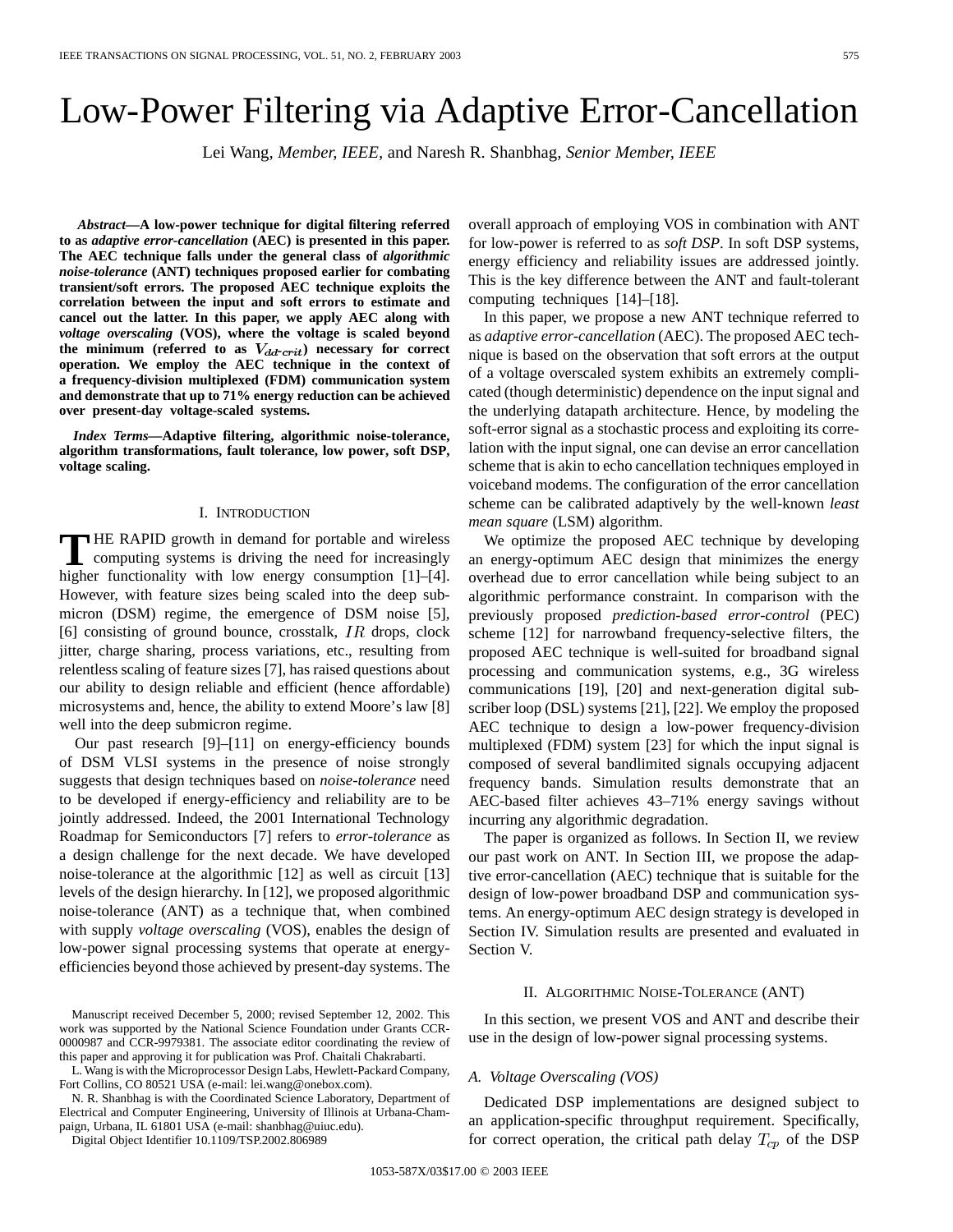architecture should be less than or equal to the sample period  $T<sub>s</sub>$  of the application, i.e.,

$$
T_{cp} \le T_s. \tag{1}
$$

The critical path delay  $T_{cp}$  is a function of the supply voltage. As voltage is scaled down, power dissipation reduces quadratically (assuming that dynamic power is the dominant source), whereas the delay (including the critical path delay  $T_{cp}$ ) increases. At a certain point, (1) is violated, and soft errors start to appear internally and eventually at the output. The supply voltage at which  $T_{cp} = T_s$  is referred to as the critical supply voltage and denoted as  $V_{dd-crit}$ . Present-day voltage scaling stops at the point where  $V_{dd} = V_{dd-crit}$ . Overscaling supply voltage beyond  $V_{dd-crit}$  results in output errors if critical paths, and other longer paths are excited by certain input patterns, i.e., soft errors occur. This induces algorithmic performance degradation such as a loss in the output signal-to-noise ratio (SNR).

For the purpose of illustration, consider a simple four-tap FIR filter implementation as shown in Fig. 1. The worst-case delay is shown to be  $22T_{a, V_{dd}}$ , where  $T_{a, V_{dd}}$  is the propagation delay of 1-bit full adder at  $V_{dd}$ . Assume that the supply voltage is overscaled to a value  $V_{dd-sub} < V_{dd-crit}$  such that  $T_{a, V_{dd-sub}} =$  $1.375T_{a, V_{dd-crit}}$ , i.e., VOS is applied. With the same clock rate (throughput), we see that

$$
T_s = 22T_{a,V_{dd}\text{-}crit} = 16T_{a,V_{dd}\text{-}sub}
$$
 (2)

but

$$
T_{cp, V_{dd}\text{-}sub} = 22T_{a, V_{dd}\text{-}sub}.
$$

This indicates that the top six MSBs of the filter output will be in error when input patterns exciting the critical paths and other longer paths are applied. Note that most arithmetic units employed in practice use LSB-first computation. This makes soft errors appear at the MSBs first, thereby creating errors of large magnitude. Hence, error detection is easy, but error correction is difficult to achieve. This opens up a unique opportunity for ANT.

## *B. Algorithmic Noise-Tolerance*

The key idea behind ANT is to employ a low-complexity error-control block that detects and corrects errors that may arise in a comparatively large VOS block. An effective ANT technique is one that has low complexity (compared with the VOS block) and is able to mitigate the performance degradation. These techniques may observe the input, output, and certain intermediate signals of the VOS block to generate an output  $y_o[n] \approx y[n]$ , where  $y[n]$  is the error-free output of the VOS block.

We now derive the conditions under which soft DSP leads to energy savings over optimal error-free voltage-scaled systems (defined as systems operating at  $V_{dd-crit}$ ). The dynamic energy dissipation per clock cycle  $\mathcal{E}_{\text{orig}}$  of such a system is given by

$$
\mathcal{E}_{\text{orig}} = C_{\text{orig}} V_{dd\text{-}crit}^2 \tag{4}
$$



Fig. 1. Delay of a simple four-tap filter.

where  $C_{\text{orig}}$  is the average switching capacitance that accounts for signal transition activities, voltage swing ranges, load, and parasitic capacitances at all of the circuit nodes. It can be regarded as a measure of the hardware complexity of the underlying architecture. Note that  $\mathcal{E}_{\text{orig}}$  is the minimum energy dissipation that conventional voltage scaling can achieve.

In comparison, the dynamic energy dissipation per clock cycle  $\mathcal{E}_{\text{soft}}$  of the corresponding soft DSP system is given by

$$
\mathcal{E}_{\text{soft}} = C_{\text{orig}} \left( \frac{V_{dd\text{-}crit}}{k_{\text{vos}}} \right)^2 + C_{\text{ANT}} V_{dd\text{-}ant}^2 \tag{5}
$$

where  $C_{\text{ANT}}$  represents the overhead complexity due to ANT,  $V_{dd-ant}$  is the critical supply voltage for the ANT-based errorcontrol block, and  $k_{\text{vos}} > 1$  is the VOS factor (VOSF). From (4) and (5), it can be easily shown that  $\mathcal{E}_{\text{soft}} < \mathcal{E}_{\text{orig}}$ , provided

$$
C_{\text{ANT}}V_{dd-ant}^2 < C_{\text{orig}}V_{dd-crit}^2 \left(1 - \frac{1}{k_{\text{vos}}^2}\right). \tag{6}
$$

In practice, the condition in (6) is easily satisfied by making  $C_{\text{ANT}}$  as small as possible and/or by making  $k_{\text{vos}}$  as large as possible. There is indeed an interesting direct relationship between  $k_{\text{vos}}$  and  $C_{\text{ANT}}$ . When  $k_{\text{vos}}$  is increased, the performance degradation becomes larger as more critical paths and other longer paths start to fail. This requires increasingly sophisticated and perhaps complex ANT techniques that may increase  $C_{\text{ANT}}$ .

Fig. 2 depicts the previously proposed *prediction-based error-control* (PEC) technique [12]. The PEC technique is effective in reducing energy dissipation for narrowband filters while incurring a minor performance loss. Many modern-day DSP and communication applications require broadband signal processing techniques. In this paper, we propose an ANT technique referred to as *adaptive error-cancellation* (AEC), which is suitable for broadband signal processing.

## III. ADAPTIVE ERROR CANCELLATION

In this section, we present the AEC technique. The soft-error signal is modeled as a stochastic process, and the crosscorrelation between the input signal and the soft-error signal is exploited for error control. As soft errors are input dependent, they can be regarded as an *echo* of the input signal, and hence, echo cancellation algorithms used in modern communication systems can be employed to effectively restore the system performance.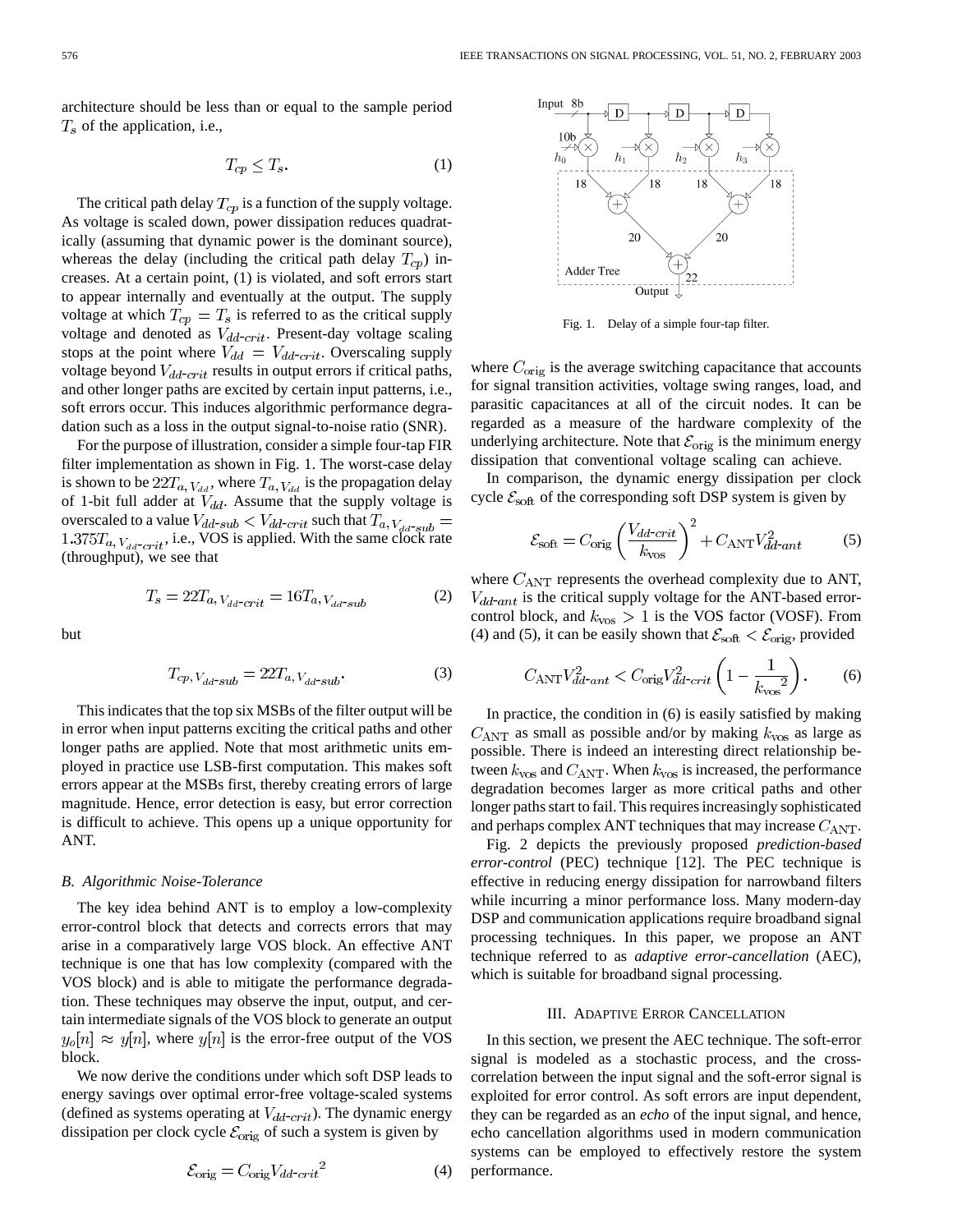

Fig. 2. Past work on the prediction-based error-control (PEC) technique.

# *A. AEC Algorithm*

Fig. 3 illustrates the proposed AEC technique. In the presence of soft errors due to VOS, the output  $y_{\text{vos}}[n]$  of an N-tap VOS filter  $H(z)$  can be expressed as

$$
y_{\text{vos}}[n] = \sum_{k=0}^{N-1} h_k x[n-k] + e_s[n] = y[n] + e_s[n] \quad (7)
$$

where  $y[n]$  is the error-free output,  $e_s[n]$  is the soft output error,  $h_k$  is the kth-tap coefficient, and  $x[n - k]$  is the kth delayed input sample.

For a given implementation of  $H(z)$ , soft error  $e_s[n]$  depends on the input samples  $x[n], x[n-1], \ldots, x[n-N+1]$ . Therefore, an error canceler  $H_c(z)$  can be employed to generate a statistical replica of the soft errors from these input samples, which can then be subtracted from the output. The resulting estimate of  $e_s[n]$ , which is denoted by  $\hat{e}_s[n]$ , is given by

$$
\hat{e}_s[n] = \sum_{k=0}^{N-1} w_k x[n-k]
$$
 (8)

where  $\mathbf{w} = \{w_0, w_1, \dots, w_{N-1}\}\$ is the coefficient vector of the error canceler  $H_c(z)$ . It can be chosen to minimize the estimation error  $e[n]$ , which is defined as

$$
e[n] = e_s[n] - \hat{e}_s[n].\tag{9}
$$

Here, we use the commonly employed *minimum mean-squared error* (MMSE) criterion that minimizes

$$
\mathcal{J}[n] = E\left(e[n]^2\right). \tag{10}
$$

While the value of  $w$  that minimizes (10) can be obtained as a solution to the Weiner–Hopf equation [24], in practical signal processing systems, an adaptive algorithm such as the *least mean square* (LMS) algorithm [24] given below is commonly employed:

$$
\hat{e}_s[n] = \sum_{k=0}^{N-1} \hat{w}_k[n-1]x[n-k]
$$
\n(11)

$$
e[n] = e_s[n] - \hat{e}_s[n] \tag{12}
$$

$$
\hat{w}_k[n] = \hat{w}_k[n-1] + \mu e[n]^*x[n-k]
$$
 (13)

where  $\hat{\mathbf{w}} = {\hat{w}_0[n], \hat{w}_1[n], \dots, \hat{w}_{N-1}[n]}$  is an estimate of the optimum tap-weight vector of  $H_c(z)$ ,  $e[n]^*$  is the complex conjugate of  $e[n]$ , and  $\mu$  is the step size. The computations in (11) are done in the filter (F) block of the AEC and those in (13) are executed in the weight-update (WUD) block. Note that the feedback loop shown in Fig. 3 is employed to adapt the error



Fig. 3. Proposed adaptive error-cancellation technique.

canceler. The stability of this feedback structure is governed by the well-known stability analysis of the LMS algorithm, which can be found in [24]. This analysis shows that stability is guaranteed as long as the step-size  $\mu$  is less than an upper bound.

A practical approach to implement the AEC algorithm described above is to have an auto-calibration phase during powerup. Note that such calibration is commonly used in many practical adaptive systems. During this phase, a predefined input signal is passed through the VOS filter  $H(z)$ , and a precomputed error-free output  $y[n]$  is used as the desired signal (see the multiplexer in Fig. 3). After the tap-weight vector  $\hat{\mathbf{w}}$ has converged, the WUD-block can be powered-down, and the multiplexer control signal can be flipped so that  $\hat{e}_s[n]$  gets subtracted directly from the output  $y_{\text{vos}}[n]$ , thereby canceling out the soft errors. If the WUD-block is left powered up then the error canceler would be able to track variations in the temperature.

## *B. Algorithmic Performance Measures*

We now define algorithmic performance measures needed for characterizing the energy-optimum AEC design presented in Section IV. Note that the filter output under VOS can be written as

$$
y_{\text{vos}}[n] = y[n] + e_s[n] = s[n] + \eta[n] + e_s[n] \tag{14}
$$

where  $y[n]$  is the error-free output composed of a desired signal  $s[n]$  and signal noise  $\eta[n]$ , and  $e_s[n]$  denotes the soft error due to VOS. While the relationship between  $e_s[n]$  and the input is deterministic, it is extremely complex for any reasonable-sized filters. Hence, we choose to model this relationship in a statistical manner by quantifying the degradation in the output SNR.

*Definition 1:* The output SNR of a conventional VOS filter is defined as SNR<sub>vos</sub>, which is given by

$$
SNR_{\text{vos}} = 10\log_{10}\left(\frac{\sigma_s^2}{\sigma_n^2 + \sigma_{es}^2}\right) \tag{15}
$$

where  $\sigma_s^2$ ,  $\sigma_n^2$ , and  $\sigma_{es}^2$  are the variances of the desired signal  $s[n]$ , signal noise  $\eta[n]$ , and soft error  $e_s[n]$ , respectively.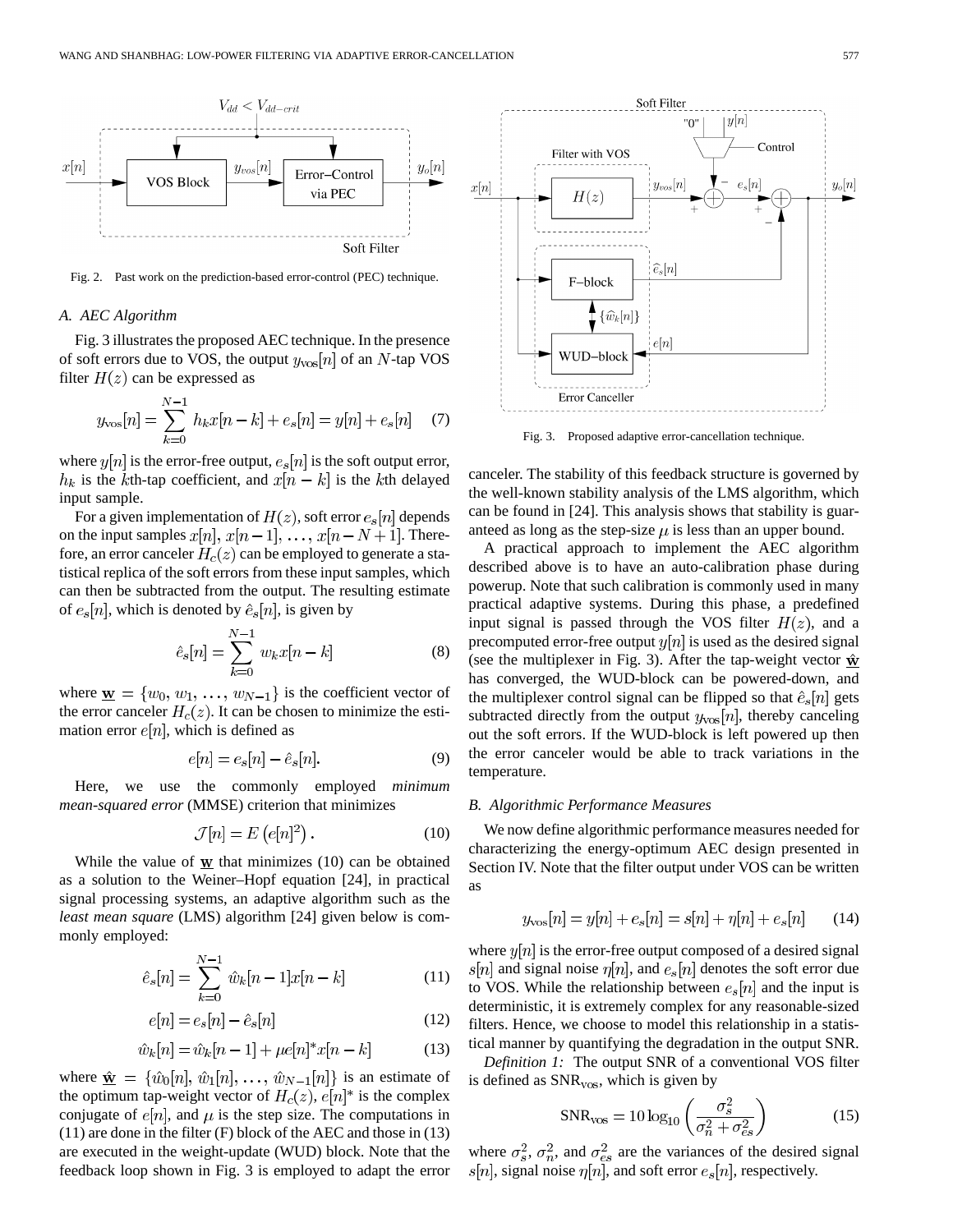*Definition 2:* The output SNR of a soft filter employing the AEC for ANT is defined as  $SNR<sub>ANT</sub>$ , which is given by

$$
SNR_{\text{ANT}} = 10\log_{10}\left(\frac{\sigma_s^2}{\sigma_n^2 + \sigma_e^2}\right) \tag{16}
$$

where  $\sigma_e^2$  is the variance of the residual soft error  $e[n]$  [or estimation error, see (12)] after the AEC.

In practice, AEC-based soft filters are designed for an application-specific performance requirement  $SNR_{\text{design}}$ , such that

$$
SNR_{\text{ANT}} \geq SNR_{\text{design}} = \left(\frac{\sigma_s^2}{\sigma_{n,\text{design}}^2}\right) \tag{17}
$$

where  $\sigma_{n,\text{design}}^2$  denotes the variance of the worst-case signal noise  $\eta[n]$  at the filter output.

The error canceler  $H_c(z)$  in Fig. 3 is an adaptive filter that takes the soft error  $e_s[n]$  as the desired signal and generates the estimated signal  $\hat{e}_s[n]$  as its output. Thus, the estimation error  $e[n]$  between  $e_s[n]$  and  $\hat{e}_s[n]$  is seen as the output noise. The AEC algorithm given in (11)–(13) must achieve the algorithmic performance as specified in (17) for a given  $SNR_{\text{design}}$ . Parameters that determine the SNR<sub>ANT</sub> include the VOSF, length  $N_c$ of the error canceler  $H_c(z)$ , precision  $B_F$  of the F-block, and precision  $B_{\text{WUD}}$  of the WUD-block.

## *C. Energy-Savings Measures*

The average energy savings  $\mathcal{E}_{\text{sav}}$  achieved by an AEC-based soft filter is defined as

$$
\mathcal{E}_{\text{sav}} = \left(1 - \frac{\mathcal{E}_{\text{soft}}}{\mathcal{E}_{\text{conv}}}\right) \times 100\% \tag{18}
$$

where  $\mathcal{E}_{\text{conv}}$  is the energy dissipation of the conventional filter at the optimally scaled voltage of  $V_{dd-crit}$ , and  $\mathcal{E}_{soft}$  is the energy dissipation of the soft filter at the overscaled voltage of  $V_{dd-sub}$ . It can be seen from Fig. 3 that  $\mathcal{E}_{\text{soft}}$  is given by

$$
\mathcal{E}_{\text{soft}} = \mathcal{E}_H + \mathcal{E}_{\text{AEC}} \tag{19}
$$

where  $\mathcal{E}_H$  and  $\mathcal{E}_{\text{AEC}}$  are the energy dissipations of the primary filter  $H(z)$  and the error canceler  $H<sub>c</sub>(z)$ , respectively.

For a given input signal, the value of  $\mathcal{E}_H$  is determined by the supply voltage  $V_{dd-sub}$ , length  $N$ , and coefficients  $\{h_0, h_1, \ldots, h_{N-1}\}\$  of the primary filter  $H(z)$ . To quantify  $\mathcal{E}_{\text{AEC}}$ , we define a vector  $\underline{\mathbf{b}} = \{b_0, b_1, \ldots, b_{N-1}\} \in \mathcal{B}^N$ , where N is the length of the primary filter  $H(z)$ , and  $\mathcal{B}^N$  is an *N*-dimension vector space with binary elements  $b_i$  s  $\in \{0, 1\}$ . We denote  $b_i = 1$  if the jth tap of the error canceler  $H_c(z)$  is powered up and  $b_j = 0$  otherwise. The length  $N_c$  of  $H_c(z)$  can be written as

$$
N_c = \sum_{j=0}^{N-1} b_j.
$$
 (20)

We assume that the WUD-block is switched off after  $H_c(z)$ has converged. This gives

$$
\mathcal{E}_{\text{AEC}}(\underline{\mathbf{b}}) = \sum_{j=0}^{N-1} b_j \mathcal{E}_{F,j} \tag{21}
$$

where  $\mathcal{E}_{F, j}$  is the energy dissipation due to the jth tap of  $H_c(z)$ . Given the coefficient  $w_j$ ,  $\mathcal{E}_{F,j}$  can be estimated as a function of  $w_i$  via the weighted multiplier energy model [25]. Note that  $\mathcal{E}_{F, i}$  can be obtained via any of the available power modeling approaches [26], [27] and then employed to solve the energy optimization problem.

To achieve maximum energy savings, we need to minimize  $\mathcal{E}_{\text{soft}}$  subject to the performance constraint (17). This is formulated as an energy optimization problem as given in

$$
\text{minimize:} \qquad \mathcal{E}_{\text{soft}} = \mathcal{E}_H + \mathcal{E}_{\text{AEC}}
$$
\n
$$
\text{subject to:} \qquad \text{SNR}_{\text{ANT}} \geq \text{SNR}_{\text{design}}.\tag{22}
$$

In the next section, we will derive the energy-optimum AEC design based on the solution of (22).

### IV. ENERGY-MINIMUM ERROR-CANCELLATION ALGORITHM

We now consider a given filter  $H(z)$  whose length N and coefficients  $\{h_0, h_1, \ldots, h_{N-1}\}\$  are determined by frequency domain specifications such as filter bandwidth. For a given input signal, energy dissipation  $\mathcal{E}_H$  of  $H(z)$  is a function of the supply voltage  $V_{dd-sub}$  or equivalently the VOSF. From (21), energy dissipation  $\mathcal{E}_{\text{AEC}}$  of the corresponding error canceler  $H_c(z)$  is a function of the VOSF and vector  $\underline{\mathbf{b}}$ . Thus,  $\mathcal{E}_{\text{soft}}$  in (22) is a function of VOSF and vector  $\underline{b}$  only, of which the energy-optimum solutions are provided in Sections IV-A and B, respectively.

#### *A. Energy-Optimum VOSF*

To illustrate the relationship between  $\mathcal{E}_{\text{soft}}$  and VOSF, we rewrite (5) as

$$
\mathcal{E}_{\text{soft}} = C_{\text{orig}} \left( \frac{V_{dd\text{-}crit}}{k_{\text{vos}}} \right)^2 + C_{\text{ANT}} V_{dd\text{-}ant}^2 \tag{23}
$$

$$
= (C_{\text{orig}} + C_{\text{ANT}}) \left(\frac{V_{dd\text{-}crit}}{k_{\text{vos}}}\right)^2 \tag{24}
$$

where  $C_{\text{orig}}$  and  $V_{dd-crit}$  are determined by the architecture of the primary filter  $H(z)$ ,  $V_{dd-ant} = V_{dd-crit}/k_{\text{vos}}$  is the supply voltage for the error canceler  $H_c(z)$ , and  $k_{\text{vos}} > 1$  is the VOSF. The first and second terms on the right-hand side of (23) correspond to  $\mathcal{E}_H$  and  $\mathcal{E}_{\text{AEC}}$  in (19), respectively.

Note that  $C_{\text{ANT}}$  and  $k_{\text{vos}}$  in (24) are related. Starting with  $k_{\text{vos}} = 1$  and  $C_{\text{ANT}} = 0$ ,  $C_{\text{ANT}}$  increases with  $k_{\text{vos}}$  because more and more taps of  $H(z)$  contribute to the soft errors at the output and the magnitude of the soft errors themselves increase. However, the relationship between  $C_{\text{ANT}}$  and  $k_{\text{vos}}$  is extremely complex and nonlinear. Hence, in this paper, we find the optimum value of  $k_{\text{vos}}$  by determining the optimum value of  $C_{\text{ANT}}$ for a given value of  $k_{\text{vos}}$ , as described next. It is shown in our simulations that  $k_{\text{vos}}$  needs to be maximized at the point where the algorithmic performance constraint in (22) is just satisfied.

#### *B. Energy-Optimum AEC*

We now derive the energy-optimum  $\underline{\mathbf{b}}$  for a given  $H(z)$  and VOSF. The reason for the existence of energy-optimum AEC is that performance degradation due to VOS is dominated by soft errors from a few of the taps of  $H(z)$  having large coefficient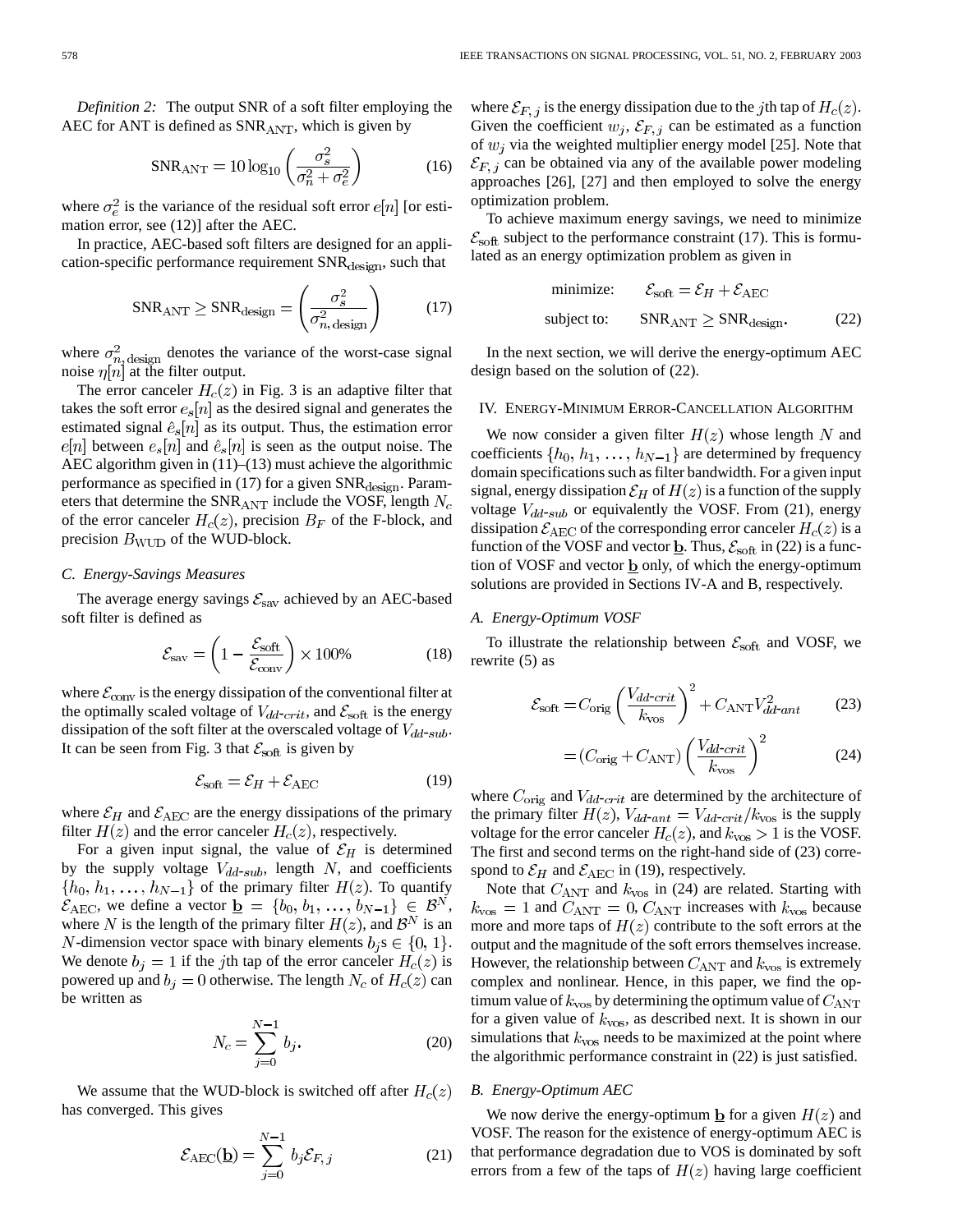magnitude as these taps can easily excite the critical paths and other longer paths thereby contributing more to the performance degradation. Therefore, a reduced-order AEC exists that can restore the algorithmic performance.

In what follows, we assume a zero-mean and uncorrelated input signal  $x[n]$ . This is a reasonable assumption for most practical broadband systems because such systems employ scramblers to deliberately "whiten" input signals for the purpose of easing timing recovery functions in the receiver and combating interference. Note that the above assumption on input signal is only for the purpose of simplifying the mathematical development so that the key advantages of the proposed AEC technique can be illustrated clearly. In Section V, we relax this assumption to include nonzero mean and correlated signals.

From (8), (9), and (20), the variance of residual soft error  $e[n]$ after cancellation by the AEC can be expressed as

$$
\sigma_e^2 = \sigma_{es}^2 - \sum_{j=0}^{N-1} b_j w_j^2 \sigma_x^2
$$
 (25)

where  $\sigma_x^2$  and  $\sigma_{es}^2$  are the variances of the input signal  $x[n]$ and soft output error  $e_s[n]$ , respectively, for the given  $H(z)$  and VOSF, and  $w_i$ s are the optimum coefficients of  $H_c(z)$ , given by [24]

$$
w_j = \frac{E\left(x[n-j]e_s[n]\right)}{\sigma_x^2}.\tag{26}
$$

Note that from (16) and (17),  $\sigma_e^2$  in (25) due to the  $N_c$ -tap  $H_c(z)$  has the following constraint:

$$
\sigma_e^2 \le \sigma_{n, \text{design}}^2 - \sigma_n^2 \tag{27}
$$

where  $\sigma_n^2$  is determined by  $H(z)$ .

Using the above notations, the energy optimization problem for AEC can be expressed as an explicit function of the vector  $\underline{\mathbf{b}}$ , as follows:

minimize: 
$$
\mathcal{E}_{\text{AEC}}(\underline{\mathbf{b}})
$$
  
subject to:  $\sigma_e^2 \leq \sigma_{n, design}^2 - \sigma_n^2$  (28)

where  $\mathcal{E}_{\text{AEC}}(\underline{\mathbf{b}}), \sigma_e^2, \sigma_n^2$ , and  $\sigma_{n, design}^2$  are given by (21), (25), (16), and (17), respectively.

The optimization problem (28) can be solved via the Lagrange multiplier method [28]. We define the Lagrangian function  $L(\underline{\mathbf{b}}, \lambda)$  as

$$
L(\underline{\mathbf{b}}, \lambda) = \mathcal{E}_{\text{AEC}}(\underline{\mathbf{b}}) + \lambda (\sigma_e^2 + \sigma_n^2 - \sigma_{n,\text{design}}^2)
$$
  
= 
$$
\sum_{j=0}^{N-1} b_j (\mathcal{E}_{F,j} - \lambda w_j^2 \sigma_x^2)
$$
  
+ 
$$
\lambda (\sigma_{es}^2 + \sigma_n^2 - \sigma_{n,\text{design}}^2)
$$
 (29)

where  $\lambda$  is the *sensitivity vector* of the Lagrange multiplier. The solution to (28) is obtained at the point  $(\underline{b}^*, \lambda^*)$ , satisfying

$$
L(\mathbf{b}^*, \lambda) \le L(\mathbf{b}^*, \lambda^*) \le L(\mathbf{b}, \lambda^*) \tag{30}
$$

for any  $\underline{\mathbf{b}} \in \mathcal{B}^{N}$  and  $\lambda \geq 0$ . It can be shown that in (30) is given by [25]

$$
b_j^* = \begin{cases} 1, & \text{if } \frac{\mathcal{E}_{F,j}}{w_j^2 \sigma_x^2} < \lambda^* \\ 0, & \text{if } \frac{\mathcal{E}_{F,j}}{w_j^2 \sigma_x^2} \ge \lambda^* \end{cases}
$$
(31)

where  $\lambda^*$  is the optimum value of  $\lambda$ . The energy-optimum length  $N_c^{\text{opt}}$  of the error canceler  $H_c(z)$  is obtained as

$$
N_c^{\text{opt}} = \sum_{j=0}^{N-1} b_j^*.
$$
 (32)

From (31), if the jth tap of  $H_c(z)$  has a large coefficient  $w_i$ while consuming a relatively small energy  $\mathcal{E}_{F, i}$ , then  $b_i^* = 1$ . In other words, the input  $x[n-j]$  has to be utilized to cancel the soft output errors. On the other hand, we can switch off the  $j$ th tap of  $H_c(z)$  if this tap consumes more energy (large  $\mathcal{E}_{F, i}$ ) but has a minor contribution in terms of error cancellation (small  $w_j$ ). In practice, we can avoid the computation of  $\lambda^*$  by powering down those taps in  $H_c(z)$  starting with the tap with the largest value of  $\mathcal{E}_{F, j}/w_i^2 \sigma_x^2$  and continuing until the performance constraint in (28) is violated.

We now describe the relationship between the performance degradation due to VOS and the energy-optimum AEC configuration. Denote  $e_{s,j}[n]$  as the soft-error component from the jth tap of  $H(z)$ . As  $e_{s,j}[n]$  is excited by the input  $x[n-j]$ , it is reasonable to assume that  $e_{s,j}[n]$  is statistically independent of  $e_{s,i}[n]$  and  $x[n-i]$  for  $i \neq j$ . Thus, we can rewrite (26) as

$$
w_j = \frac{E\left(x[n-j]\left(\sum_{i=0}^{N-1} e_{s,i}[n]\right)\right)}{\sigma_x^2} = \frac{E\left(x[n-j]e_{s,j}[n]\right)}{\sigma_x^2}.
$$
\n(33)

In general, if the j<sup>th</sup> tap of  $H(z)$  has a large coefficient  $h_i$ , then critical paths and other longer paths get excited easily, thereby resulting in a larger value for  $e_{s,j}[n]$  and for  $E(x[n - 1])$  $j|e_{s,j}[n]$ . From (33), this implies that  $w_j$  is large, which in turn implies [from (31)]  $b_i^* = 1$ . This is to be expected as  $e_{s,i}[n]$  is induced by  $x[n - j]$  and thus can only be canceled by the jth tap of  $H_c(z)$ . As the filter bandwidth increases, the predominant contribution to the soft-error energy at the output will be from fewer taps of  $H(z)$ . This is because wideband filters have a narrow impulse response. Thus, more  $b_i^*$ s will be zero, resulting in a smaller  $N_c^{\text{opt}}$ . This indicates that the proposed AEC technique is best suited for wideband filters.

Finally, we study the convergence characteristics of the energy-optimum AEC. Employing the same assumption on  $x[n]$ as above, the *misadjustment* M, which is defined as the ratio of the excess MSE (in the steady state) to the optimum MSE, can be expressed as [24]

$$
\mathcal{M} \approx \frac{\mu}{2} N_c^{\text{opt}} \sigma_x^2 \tag{34}
$$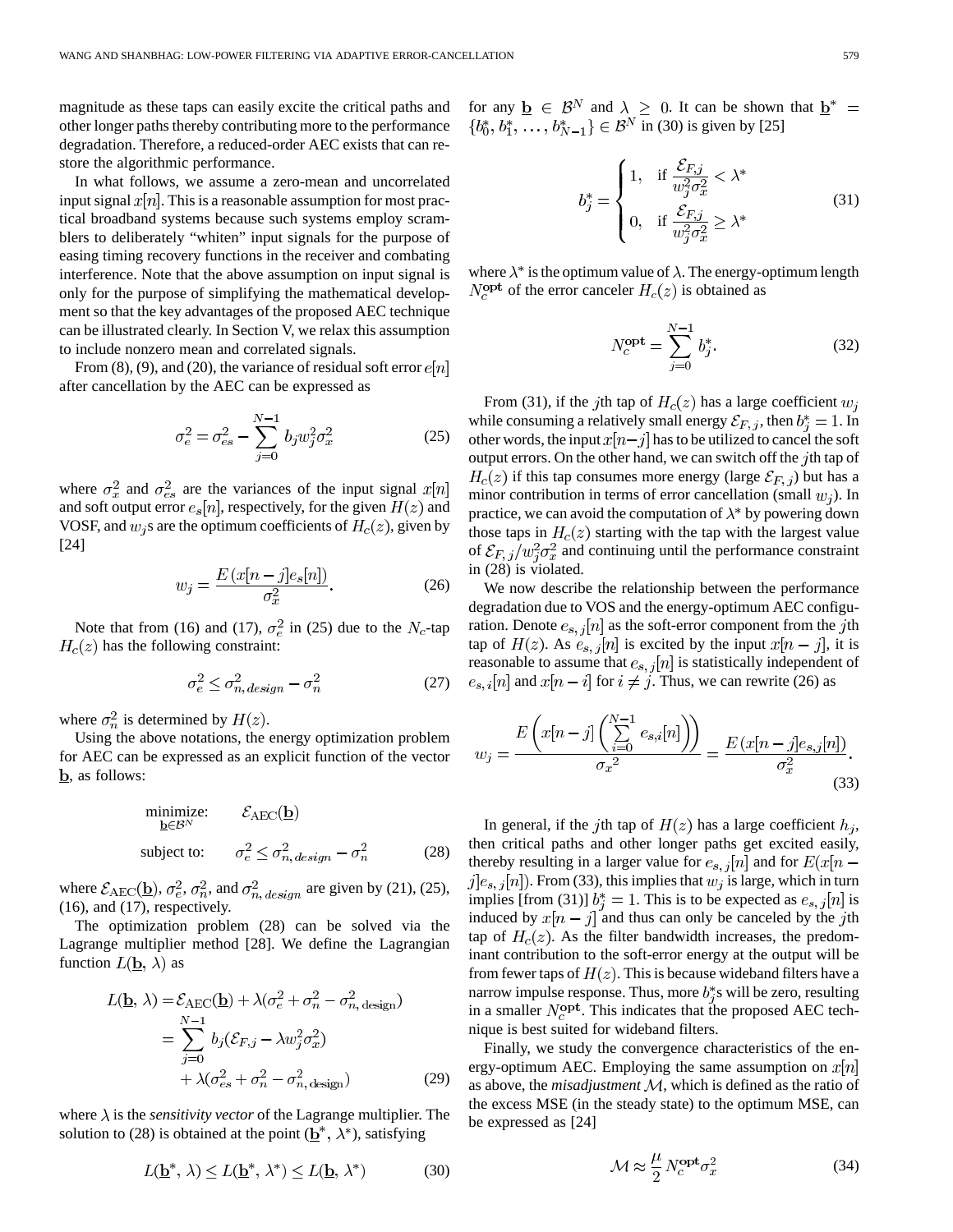

Fig. 4. Reduced-order AEC architecture.

whereas the *convergence time constant*  $\tau_{\text{mse}}$  is given by [24]

$$
\tau_{\text{mse}} \approx \frac{1}{2\mu\sigma_x^2}.\tag{35}
$$

From (34), for the same amount of misadjustment, the energy-optimum AEC having a smaller  $N_c^{\text{opt}}$  can employ a larger step size  $\mu$  for the calibration. This results in a faster settling time [see (35)] than that of a conventional AEC, thereby reducing the energy overhead during the calibration. This further demonstrates that the proposed AEC technique is well-suited for wideband filters.

# *C. Reduced-Order AEC Algorithm*

Employing the energy-optimum AEC derived above, we propose a reduced-order LMS algorithm to compute the AEC coefficients, as shown in

$$
\hat{e}_s[n] = \sum_{i=0}^{N_c^{\text{opt}} - 1} \hat{w}_{k_i}[n-1]x[n-k_i] \tag{36}
$$

$$
e[n] = y_{\text{vos}}[n] - y[n] - \hat{e}_s[n] \tag{37}
$$

$$
\hat{w}_{k_i}[n] = \hat{w}_{k_i}[n-1] + \mu e[n]^*x[n-k_i]
$$
(38)

where  $N_c^{\text{opt}}$  is given by (32) and  $k_i = j$  if  $b_j^* = 1$  in (31).

We now determine the precisions of F-block and WUD block in the energy-optimum AEC. Assuming a uniform stochastic model for the quantization errors in the coefficients  $\hat{w}_{k}$ , s, the mean-squared quantization noise  $J_Q$  referred to the output of  $H_c(z)$  is given by [29]

$$
J_Q = \frac{N_c^{\text{opt}} \sigma_x^2 A^2 2^{-2(B_F - 1)}}{12} \tag{39}
$$

where  $\sigma_x^2$  is the variance of the input signal  $x[n]$ , A is the maximum magnitude of  $\hat{w}_{k_i}$ s, and  $B_F$  denotes the precision of  $\hat{w}_{k_i}$ s in the F-block.

To make quantization errors arbitrarily small, we define a factor  $\alpha \ll 1$  such that  $J_Q \leq \alpha \sigma_e^2$ , where  $\sigma_e^2$  is given by (25). The precision  $B_F$  is then obtained as [30]

$$
B_F \ge \frac{1}{2} \log_2 \left( \frac{N_c^{\text{opt}} A^2 \sigma_x^2}{3 \alpha \sigma_e^2} \right). \tag{40}
$$

From (40), a smaller  $N_c^{\text{opt}}$  also reduces the precision of the F-block, thereby favoring energy reduction.

We employ the *stopping criterion* [31] to determine the precision of the WUD block. The stopping criterion asserts that the WUD block will stop adapting if the correction term  $i(\mu e[n]*x[n-k_i])$  in (38) becomes smaller than half of the least significant bit of  $\hat{w}_{k_i}$ s. This can be expressed as

$$
\mu^2 \sigma_e^2 \sigma_x^2 \ge A^2 2^{-2B_{\text{WUD}}} \tag{41}
$$

where  $B_{\text{WUD}}$  is the precision of  $\hat{w}_{k_i}$ s in the WUD block. From (41), the lower bound on  $B_{\text{WUD}}$  is given by

$$
B_{\text{WUD}} \ge \frac{1}{2} \log_2 \left( \frac{A^2}{\mu^2 \sigma_e^2 \sigma_x^2} \right). \tag{42}
$$

Fig. 4 shows the architecture of the proposed reduced-order AEC. Simulation results in the next section demonstrate significant reduction in hardware complexity as compared with the conventional LMS algorithm, whereas the performance loss is negligible. Thus, we are able to satisfy (6) easily. Furthermore, even if the supply voltage of the reduced-order AEC is made identical to that of the VOS  $H(z)$  for simplicity of implementation, the reduced-order AEC is error-free because its critical path is much smaller than that of the filter  $H(z)$ .

# V. APPLICATION TO FDM SYSTEMS

In this section, we study the performance of the proposed AEC-based low-power filter in the context of a frequency-division multiplexed (FDM) communication system. FDM is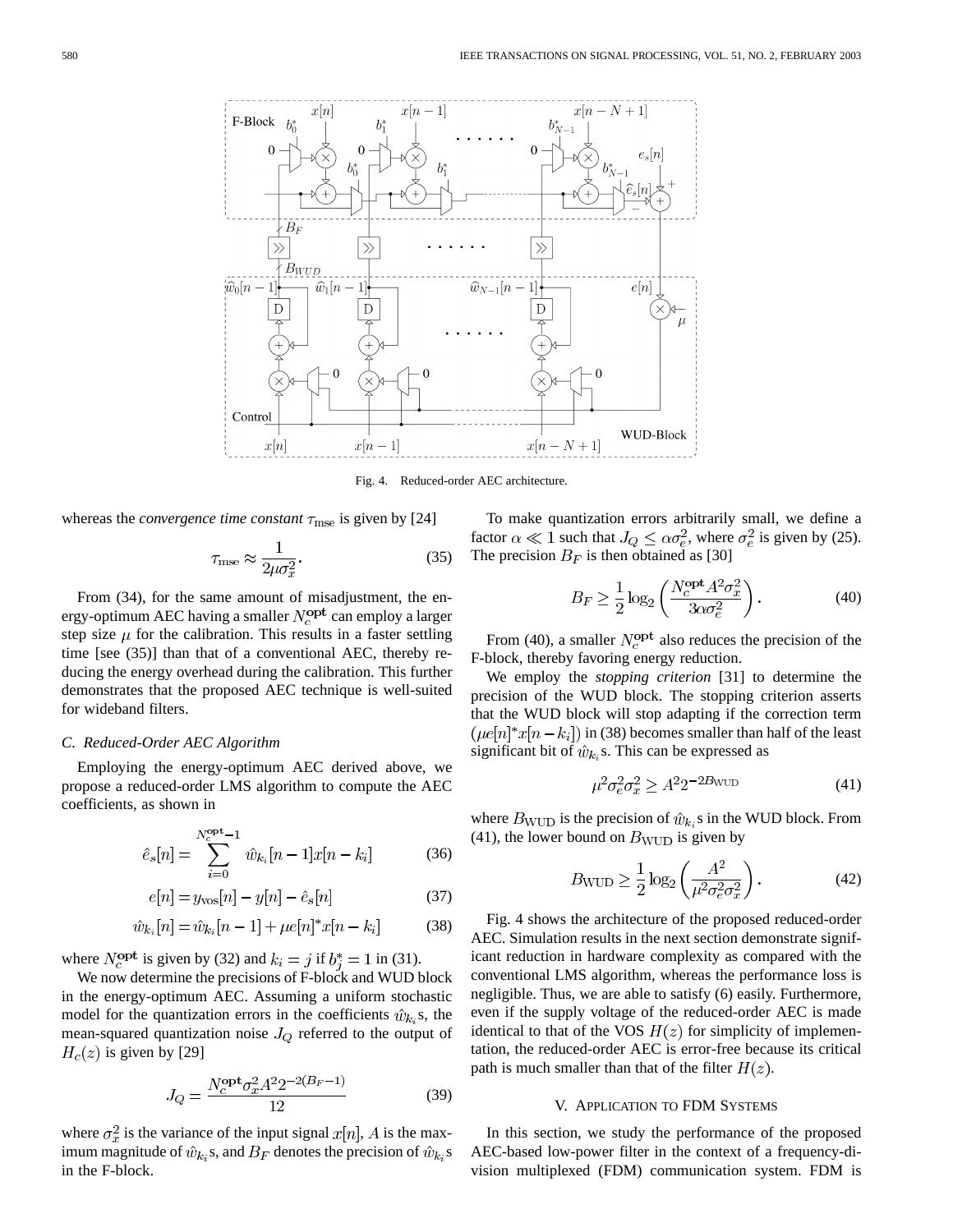

Fig. 5. Simulation setup. (a) Input signal spectrum. (b) Lowpass filtering via the proposed AEC technique.

employed in many broadband communication systems today such as very high-speed digital subscriber line and wireless communication standards. We first describe the simulation setup and then evaluate the achievable energy savings versus algorithmic performance tradeoff.

## *A. Simulation Setup*

Fig. 5(a) illustrates the spectrum of the input signal  $s[n]$ , which consists of a baseband signal  $s_1[n]$  occupying the [0,  $\omega_l$ ] band and a bandpass signal  $s_2[n]$  in the adjacent  $[\omega_l + 0.1\pi, \pi]$ band. This input signal emulates a FDM signal [23]. The input signal  $s[n]$  is also corrupted by a white Gaussian noise source  $\zeta[n]$ . We assume that all the signals  $s_1[n], s_2[n]$ , and noise  $\zeta[n]$ are statistically independent.

The goal of the receiver signal processing is to extract the primary signal  $s_1[n]$ . This is accomplished by passing the input signal through a lowpass filter to suppress the out-of-band signal and noise components. We employ the optimization strategy given in Section IV to design AEC-based low-power filters that perform frequency-selective filtering [see Fig. 5(b)]. In order to evaluate the energy-performance tradeoff for FDM systems at different bandwidths, we vary the bandwidth  $\omega_l$ of  $s_1[n]$  from  $0.3\pi$  to  $0.8\pi$ . All the simulations employ the filter architecture shown in Fig. 1, where two's complement carry–save Baugh–Wooley multipliers [32] and ripple–carry tree-style adders are being employed.

We employ a logic level simulation to calculate the number of full-adder delays  $T_a$  on every path from the input to the filter output given a sequence of inputs. Thus, all paths, and not just the critical paths, are included. The corresponding circuit delay under VOS is obtained by determining the delay  $T_{a, V_{dd}}$  of a full adder with respect to supply voltage  $V_{dd}$  via circuit simulation using HSPICE. Table I tabulates  $T_{a, V_{dd}}$  with respect to  $V_{dd}$  for a 0.25- $\mu$ m CMOS process. If the constraint in (1) is violated, the corresponding output will not be able to settle to its new value but instead retain its previous value, thereby resulting in an output error. The output SNR is calculated by averaging over the entire input data set. The energy dissipation is obtained via the gate-level simulation tool MED [33]. The energy overhead

TABLE I FULL-ADDER DELAY (DRIVING ANOTHER FULL ADDER AS FAN-OUT) IN A  $0.25 \ \mu$ m CMOS AT DIFFERENT SUPPLY VOLTAGES

| $V_{dd}$ (V)   2.5   2.3   2.1   1.9   1.7   1.5   1.3   1.1                |  |  |  |  |
|-----------------------------------------------------------------------------|--|--|--|--|
| $T_{a, V_{dd}}$ (ns)   1.0   1.03   1.06   1.11   1.17   1.25   1.37   1.45 |  |  |  |  |

due to AEC includes the computations in the F-block as well as in the WUD block.

#### *B. Performance Comparison*

In these simulations, FDM systems are assumed to have a 22-dB output SNR requirement, i.e.,  $SNR_{\text{design}} = 22$  dB. Thus, conventional optimally voltage-scaled filters have been designed to meet this performance specification with minimal complexity. The energy-optimum AEC filters were designed using the methodology described in Section IV to achieve the same algorithmic performance. Table II summarizes the results of this design methodology for different filter bandwidths. Note that the minimum-complexity  $H(z)$  has a  $0.1\pi$  transition bandwidth for different filter bandwidths. Using the optimal Parks–McClellan design method [34], we obtained an  $H(z)$ with 32 taps. The optimum VOSF was found to be around 2.0.

In Fig. 6, we compare the energy-performance tradeoff achieved by an energy-optimum AEC-based filter for a bandwidth of 0.7 $\pi$ . Table II shows that  $N_c^{\text{opt}} = 8$  for this filter. For the purpose of comparison, we also provide in Fig. 6 the energy-performance tradeoff for this filter with an AEC with  $N_c = 4$ , 8, and 12 taps, respectively. Note that due to the presence of adjacent-band signals, soft output errors occur frequently as soon as the supply voltage is reduced below  $V_{dd-crit}$ . Thus, a sharp SNR drop is observed for the conventional filter. Fig. 6 shows that energy savings of 37, 69, and 64% are achieved at the desired output SNR with  $V_{dd-sub}$  = 1.8 V, 1.3 V, and 1.4 V, by using the four-tap, eight-tap, and 12-tap AEC, respectively. Hence, the eight-tap AEC gives the best energy-performance tradeoff.

Table II also indicates the trends in energy savings achieved by the energy-optimum AEC-based filters at different bandwidths. It can be seen that the hardware complexity of the energy-optimum AEC decreases with the filter bandwidth increasing from  $0.3$  to  $0.8\pi$ . This is because wideband filters have a narrow soft-error energy distribution with respect to filter taps. Therefore, fewer filter taps contribute to the performance degradation and this reduces the complexity of AEC algorithm, thereby enabling larger energy reduction. The achievable energy savings ranges from 43.1 to 71.2% (when the WUD block is off) and 22.3 to 65.9% (when the WUD block is on, and thus, the energy savings is offset by the energy dissipation from the WUD block) as the filter bandwidth increases from 0.3 to  $0.8\pi$ .

We now evaluate the convergence speed of the energyoptimum AEC. Fig. 7 shows two learning curves of energyoptimum AEC for filters with bandwidth of 0.3 and  $0.7\pi$ , respectively. The step size  $\mu$  is suitably chosen to obtain an output SNR equal to 22 dB. As indicated in Table II, the settling time  $N_{\rm set}$  for an energy-optimum AEC ranges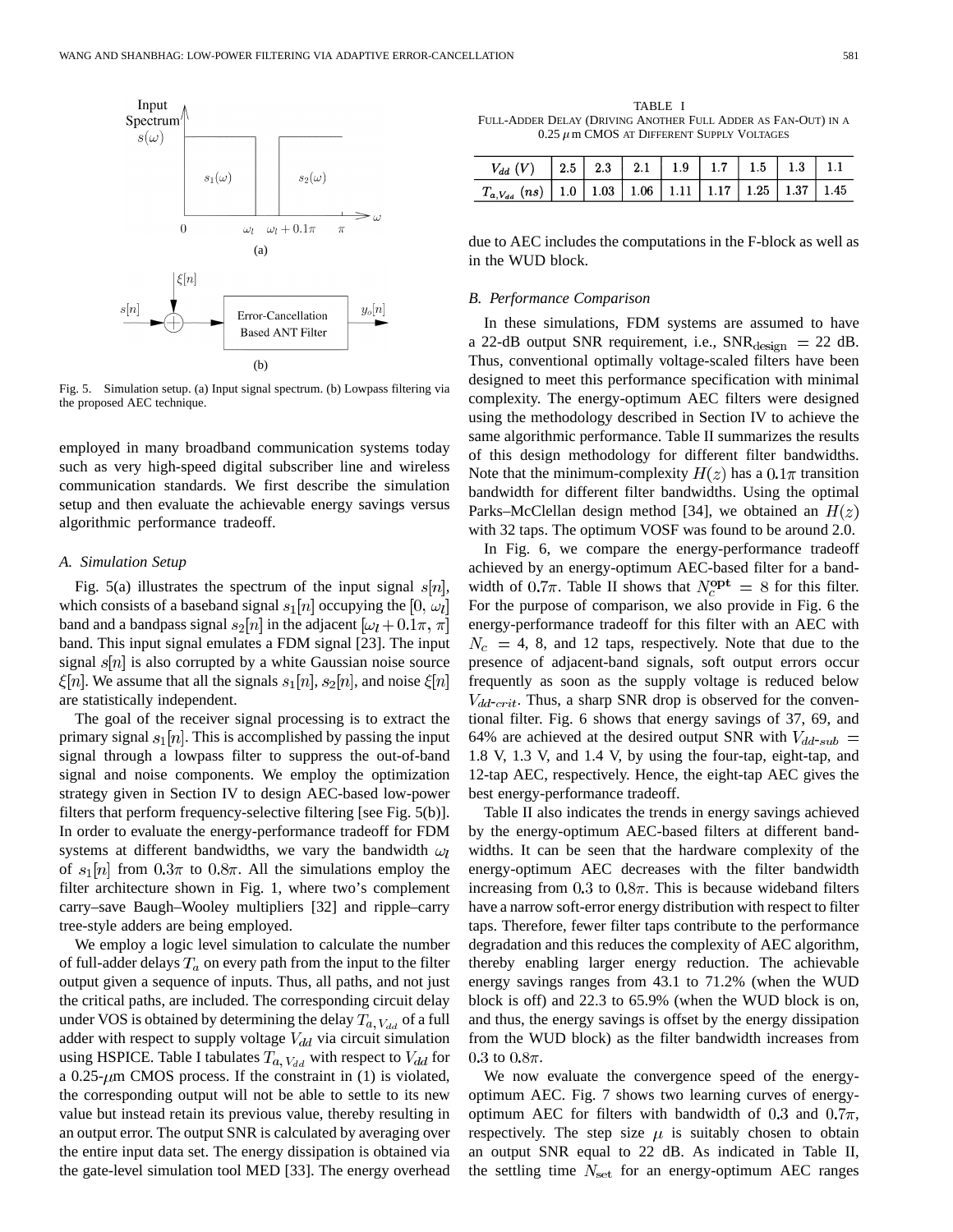|            | H(z)             |                |                 |                    |       | $H_c(z)$        | $\mathcal{E}_{sav}\; \%$ |         |        |
|------------|------------------|----------------|-----------------|--------------------|-------|-----------------|--------------------------|---------|--------|
| $\omega_l$ | $\boldsymbol{N}$ | $B_{input}$    | $B_{coeff}$     | $N_c^{\text{opt}}$ | $B_F$ | $B_{WUD}$       | $t_{set}$ (samples)      | WUD OFF | WUD ON |
| $0.3\pi$   | 32               | 8b             | 10 <sub>b</sub> | 14                 | 7b    | 10 <sub>b</sub> | 630                      | 43.1    | 22.3   |
| $0.4\pi$   | 32               | 8 <sub>b</sub> | 10 <sub>b</sub> | 12                 | 7b    | 10 <sub>b</sub> | 580                      | 48.4    | 31.5   |
| $0.5\pi$   | 32               | 8 <sub>b</sub> | 10 <sub>b</sub> | 10                 | 7b    | 10 <sub>b</sub> | 510                      | 55.3    | 44.1   |
| $0.6\pi$   | 32               | 8b             | 10 <sub>b</sub> | 10                 | 6b    | 10 <sub>b</sub> | 430                      | 58.3    | 49.5   |
| $0.7\pi$   | 32               | 8 <sub>b</sub> | 10 <sub>b</sub> | 8                  | 6b    | 10 <sub>b</sub> | 310                      | 68.7    | 61.6   |
| $0.8\pi$   | 32               | 8 <sub>b</sub> | 10 <sub>b</sub> | 6                  | 6b    | 10 <sub>b</sub> | 220                      | 71.2    | 65.9   |

TABLE II DESIGN SPECIFICATIONS AND ENERGY SAVINGS FOR ENERGY-OPTIMUM AEC-BASED FILTERS



Fig. 6. Performance of the energy-optimum AEC-based filter with  $0.7\pi$ bandwidth. Each point on the curves corresponds to a different value of VOSF.



Fig. 7. Convergence speed of the energy-optimum AEC for filters with bandwidth of  $0.3\pi$  and  $0.7\pi$ .

from  $220 \sim 630$  samples, depending on the filter bandwidth. A relatively larger value for  $N_{\text{set}}$  is expected for filters with a narrower bandwidth as  $N_c^{\text{opt}}$  is large for such filters. This is consistent with the observations in (34) and (35).

#### VI. CONCLUSIONS

In this paper, we have proposed an adaptive error-cancellation (AEC) algorithm for designing low-power soft DSP systems. We apply the AEC technique in the context of a FDM communication system and demonstrate significant energy savings over conventional filters without performance loss. Future work is being directed toward the application of the proposed AEC and combination of AEC and PEC [12] in practical broadband communication systems. Developing ANT techniques for adaptive filters is of great interest, given the presence of such filters as equalizers in many communication systems. Soft DSP provides a new direction for research in the design of energy-efficient DSP algorithms and architectures, whereby DSP algorithms, architectures, and circuit properties are jointly optimized to push the limits of energy reduction.

#### **REFERENCES**

- [1] B. Davari, R. H. Dennard, and G. G. Shahidi, "CMOS scaling for highperformance and low power—The next ten years," *Proc. IEEE*, vol. 83, pp. 595–606, Apr. 1995.
- [2] R. Gonzalez, B. M. Gordon, and M. A. Horowitz, "Supply and threshold voltage scaling for low power CMOS," *IEEE J. Solid-State Circuits*, vol. 32, pp. 1210–1216, Aug. 1997.
- [3] E. A. Vittoz, "Low-power design: Ways to approach the limits," in *Proc. ISSCC*, 1994, pp. 14–18.
- [4] A. P. Chandrakasan and R. W. Brodersen, "Minimizing power consumption in digital CMOS circuits," *Proc. IEEE*, vol. 83, pp. 498–523, Apr. 1995.
- [5] K. L. Shepard and V. Narayanan, "Noise in deep submicron digital design," in *Proc. ICCAD*, 1996, pp. 524–531.
- P. Larsson and C. Svensson, "Noise in digital dynamic CMOS circuits," *IEEE J. Solid-State Circuits*, vol. 29, pp. 655–662, June 1994.
- [7] The 2001 International Technology Roadmap for Semiconductors [Online]. Available: http://public.itrs.net/Files/2001ITRS/Home.htm.
- [8] P. K. Bondyopadhyay, "Moore's law governs the silicon revolution," *Proc. IEEE*, vol. 86, pp. 78–81, Jan. 1998.
- [9] N. R. Shanbhag, "A mathematical basis for power-reduction in digital VLSI systems," *IEEE Trans. Circuits Syst. II*, vol. 44, pp. 935–951, Nov. 1997.
- [10] R. Hedge and N. R. Shanbhag, "Toward achieving energy-efficiency in presence of deep submicron noise," *IEEE Trans. VLSI Syst.*, to be published.
- [11] N. R. Shanbhag and L. Wang, "Energy-efficiency bounds for noise-tolerant dynamic circuits," in *Proc. Int. Symp. Circuits Syst.*, May 2000, pp. 273–276.